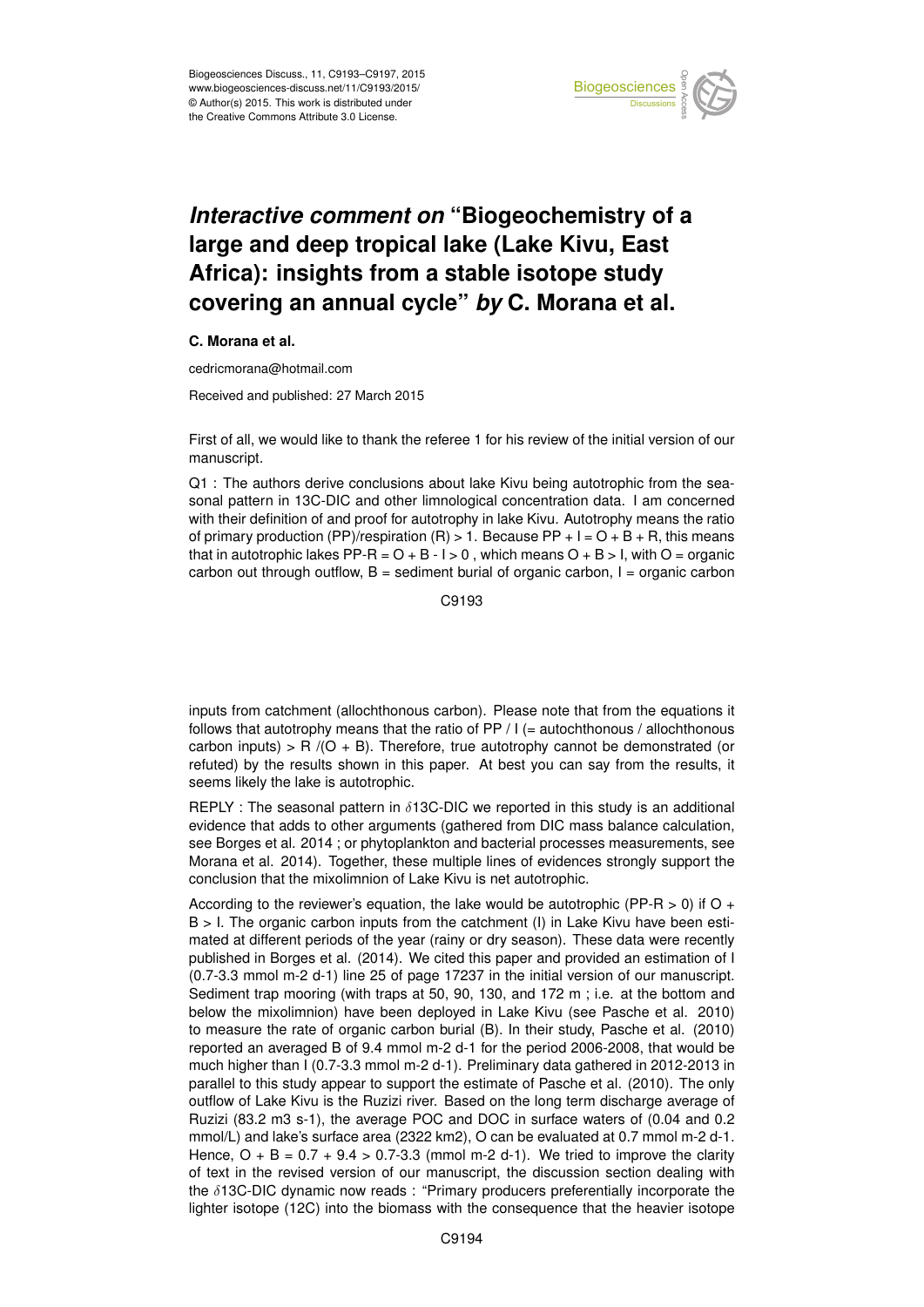(13C) accumulates into the DIC pool, whereas mineralization releases 13C-depleted CO2 from the OM being respired, into the DIC pool. Therefore, increasing primary production leads to higher  $\delta$ 13C-DIC but increasing respiration should tend to decrease  $\delta$ 13C-DIC (Bade et al. 2004). For instance, several studies conducted in temperate lakes have reported a significant increase in  $\delta$ 13C-DIC during summer, resulting from primary production (Herczeg 1987, Hollander & McKenzie 1991). In Lake Kivu, the  $\delta$ 13C-DIC increased linearly with time during the stratified rainy season, deviating gradually from the  $\delta$ 13C-DIC value expected if the DIC pool was at equilibrium with the atmospheric CO2 (∼ 0.49 ‰. It appears unlikely that this linear isotopic enrichment of the DIC pool would be due to physical processes : the  $\delta$ 13C-DIC signature of the DIC input from the inflowing rivers (Borges et al. 2014) and deep waters (Fig. 3a) was indeed lower than the measured  $\delta$ 13C-DIC in the mixed layer. Therefore, biological processes (i.e. photosynthetic CO2 uptake) would be responsible of the isotopic enrichment of the DIC pool observed during the stratified rainy season. Nevertheless, a small decrease in  $\delta$ 13C-DIC was recorded at the beginning of the dry season (early in July 2012), but was concomitant with the characteristic deepening of the mixed layer observed during the dry season. As the depth profile of δ13C-DIC revealed that the DIC pool was isotopically lighter in the bottom of the mixolimnion, the measurement of lower  $\delta$ 13C-DIC values during the dry season could have resulted from the seasonal vertical mixing of surface waters with bottom waters containing relatively 13C-depleted DIC. Overall, the data revealed that the input of DIC originating from the monimolimnion during the dry season provided the dominant imprint on  $\delta$ 13C-DIC in the mixolimnion, but the seasonal variability of  $\delta$ 13C-DIC observed in the mixed layer hold information on biological processes. The gradual increase with time of the  $\delta$ 13C-DIC in the mixed layer suggests that photosynthetic CO2 fixation exceeded the respiration of OM, implying that the surface waters of Lake Kivu were net autotrophic, and hence, the microbial food web was supported by autochthonous organic C sources. In Lake Kivu, riverine inputs of allochthonous OM from the catchment (0.7 – 3.3 mmol m-2 d-1, Borges et al. 2014) are minimal compared to primary production (49 mmol m-2 d-1 ; Darchambeau

C9195

et al. 2014) and the export of organic carbon to the monimolimnion of 9.4 mmol m-2 d-1 reported by Pasche et al. (2010). The outflow of organic carbon through the Ruzizi River is also relatively low and was computed to be 0.6 mmol m-2 d-1, based on the long term discharge average of Ruzizi (83.2 m3 s-1, Borges et al. 2014), the average POC and DOC in surface waters (0.052 and 0.142 mmol L-1) and the lake surface area (2322 km2). This nevertheless implies that the outputs of OM (9.4  $+$  0.7 = 10.1 mmol m-2 d-1) are higher than the inputs of OM from the catchment (0.7-3.3 mmol m-2 d-1) suggesting a net autotrophic status. This conclusion is supported by the parallel study of Borges et al. (2014) who reported, based on a DIC (bulk concentration and isotopic) mass balance approach, that the mixed layer of Lake Kivu was net autotrophic while acting as a source of CO2 to atmosphere. Indeed, CO2 emissions to the atmosphere from Lake Kivu are sustained by CO2 inputs of geogenic origin from deep geothermal springs (Borges et al. 2014)".

Reference :

- Bade, D. L., Carpenter, S. R., Cole, J. J., Hanson, P. C., & Hesslein, R. H. (2004). Controls of δ13C-DIC in lakes: Geochemistry, lake metabolism, and morphometry. Limnology and Oceanography, 49: 1160-1172.

- Borges, A.V., Morana, C., Bouillon, S., Servais, P., Descy, J-P., & Darchambeau, F. (2014). Carbon cycling of Lake Kivu (East Africa) : Net autotrophy in the epilimnion and emission of CO2 to the atmosphere sustained by geogenic inputs. PLoS ONE 9(10): e109500. doi:10.1371/journal.pone.0109500

- Darchambeau, F., Sarmento, H., & Descy, J-P. (2014). Primary production in a tropical large lake: The role of phytoplankton composition. Science of the Total Environment, 473: 178-188.

- Herczeg, A. L. (1987). A stable carbon isotope study of dissolved inorganic carbon cycling in a softwater lake. Biogeochemistry, 4: 231-263.